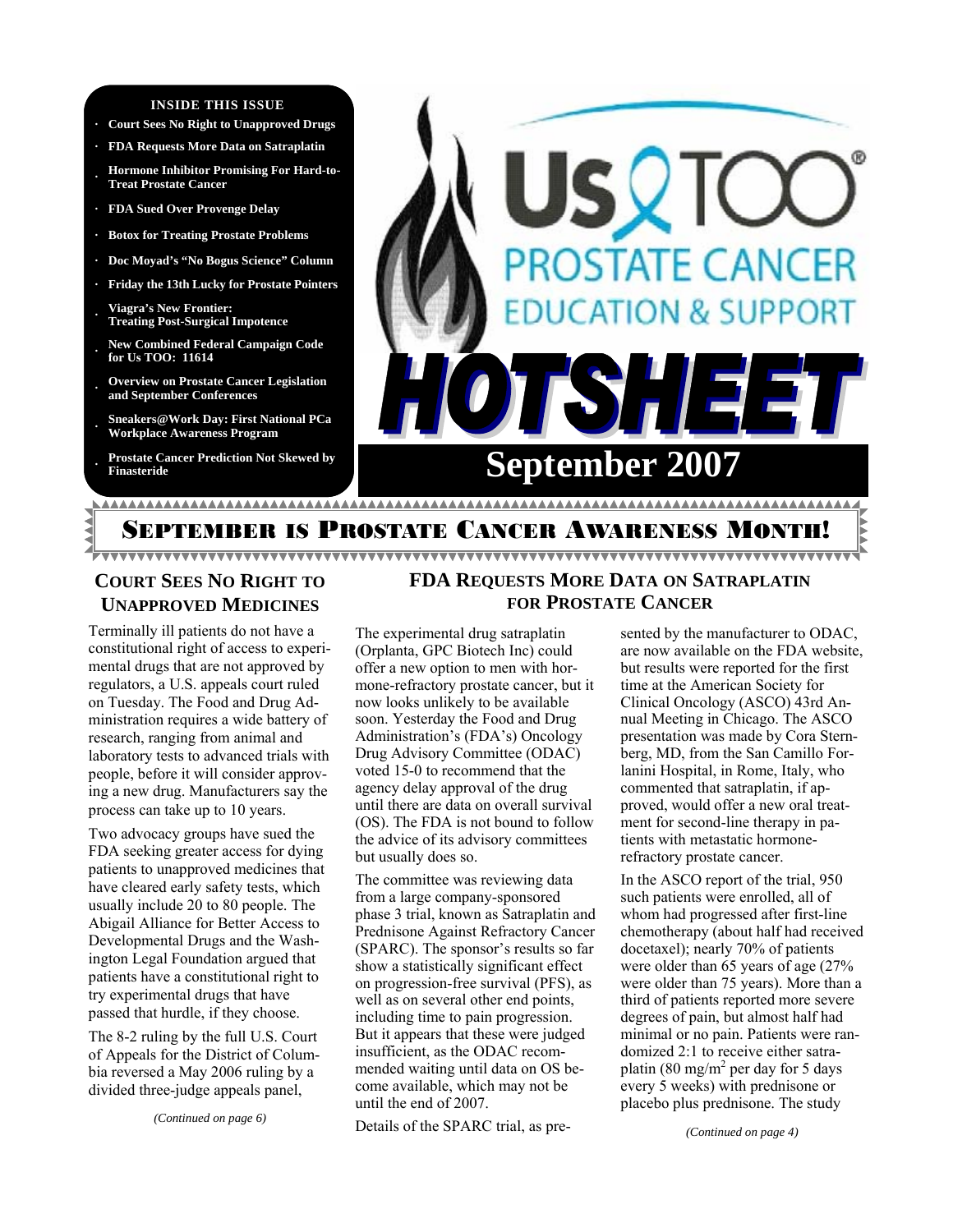#### **PROSTATE CANCER PATIENT SUPPORT - CALL 1-800-80-US TOO, OR GO TO <WWW.USTOO.ORG>**

THIS ISSUE OF THE US TOO PROSTATE CANCER HOTSHEET IS MADE POSSIBLE BY CHARITABLE CONTRIBUTIONS FROM

# **AMGEN Oncology** AstraZeneca *AND PEOPLE LIKE YOU!*

ITEMS CONTAINED IN US TOO PUBLICATIONS ARE OBTAINED FROM VARIOUS NEWS SOURCES AND EDITED FOR INCLUSION. WHERE AVAILABLE, A POINT-OF-CONTACT IS PROVIDED.

REFERENCES TO PERSONS, COMPANIES, PRODUCTS OR SERVICES ARE PROVIDED FOR INFORMATION ONLY AND ARE NOT ENDORSEMENTS. READERS SHOULD CONDUCT THEIR OWN RESEARCH INTO ANY PERSON, COMPANY, PRODUCT OR SERVICE, AND CONSULT WITH THEIR LOVED ONES AND PERSONAL PHYSICIAN BEFORE DECIDING ON **ANY** COURSE OF ACTION.

THE INFORMATION AND OPINIONS EXPRESSED IN THIS PUBLICATION ARE NOT RECOMMENDATIONS FOR ANY MEDICAL TREATMENT, PRODUCT SERVICE OR COURSE OF ACTION BY US TOO INTERNA-TIONAL, INC., ITS OFFICERS AND DIRECTORS, OR THE EDITORS OF THIS PUBLICATION. FOR MEDICAL, LEGAL OR OTHER ADVICE, PLEASE CONSULT PROFES-SIONAL(S) OF YOUR CHOICE.

*HOTSHEET* EDITORIAL TEAM: JONATHAN MCDERMED, PHARMD PAMELA BARRETT THOMAS N. KIRK

US TOO INTERNATIONAL STAFF & CONSULTANTS: THOMAS N. KIRK, PRESIDENT AND CEO KAREN BACHER, PROGRAM DIRECTOR PAMELA BARRETT, DEVELOPMENT DIRECTOR TERRI GIBBONS, EXECUTIVE ASSISTANT JAQUELINE KONIECZKA, OFFICE MANAGER DAN REED, DEVELOPMENT & MARKETING COORDINATOR EUGENE WHEELER, UNDERSERVED PROGRAM DIRECTOR ELIZABETH CABALKA, PROGRAM CONSULTANT

#### US TOO BOARD OF DIRECTORS: *EXECUTIVE COMMITTEE/OFFICERS*

JIM KIEFERT, EDD, CHAIRMAN DON LYNAM, PHD, PE, CHD, VICE-CHAIRMAN JOANN HARDY, SECRETARY GREGORY BIELAWSKI, TREASURER THOMAS KIRK, PRESIDENT AND CEO *DIRECTORS:*  CHRIS BENNETT ROBERT FIDOTN, PHD CARL FRANKEL TOM HIATT

GEORGE LEDWITH FRED MILLS BILL PALOS HARRY PINCHOT STUART PORTER RON WITHERSPOON



US TOO INTERNATIONAL, INC. IS INCORPORATED IN THE STATE OF ILLINOIS AND RECOGNIZED AS A 501(C)(3) NOT-FOR-PROFIT CHARITABLE CORPORATION.

#### **DONATIONS / GIFTS TO US TOO ARE TAX DEDUCTIBLE.**

5003 FAIRVIEW AVE. DOWNER'S GROVE, IL 60515 PHONE: (630) 795-1002 / FAX: (630) 795-1602 WEBSITE: WWW.USTOO.ORG

COPYRIGHT 2007, US TOO INTERNATIONAL, INC.

# **HORMONE INHIBITOR PROMISING FOR HARD-TO-TREAT PROSTATE CANCER**

For prostate cancer patients whose tumors have continued to grow despite medical or surgical castration, a new drug candidate that inhibits production of male hormones anywhere in the body is showing promise in early trials.

Two poster presentations at the recent ESMO (European Society for Medical Oncology) Conference in Lugano show that the drug, called abiraterone, reduced levels of "prostate specific antigen", a marker of cancer activity, and shrank tumors in patients in whom hormone therapy had stopped working and also in patients who had previously been treated with chemotherapy.

Male hormones such as testosterone are produced mainly in the testes, but are also produced by the adrenal gland and elsewhere in the body. These hormones can stimulate prostate cancer cells to grow, so the first treatment option for all men with prostate cancer that has spread, is to use chemical suppressants or surgery to inhibit testicular synthesis of male hormones. However, this treatment does not block the production of male hormones elsewhere in the body. Abiraterone, a drug that is taken orally, inhibits an enzyme called CYP450c17, which is critical to the production of the male hormones -- not only in the testes, but also at other sources.

Dr. Alison Reid from The Institute of Cancer Research and Dr. Gerhardt Attard from The Institute and The

Royal Marsden NHS Foundation Trust in London described two ongoing Phase II trials of the drug in men with advanced prostate cancer.

Men in both studies were given 1,000mg of abiraterone daily. The first study treated men who had not previously received chemotherapy. So far 34 men have been treated, of whom 22 have seen their PSA levels drop at least 50% after 2 months. Some patients have also had shrinkage of their tumors (partial response).

This represents "significant anti-tumor activity," the researchers say.

In the second study, the UK team studied 28 men whose cancer was growing despite treatment with the chemotherapy drug docetaxel. Ten of these men have seen PSA declines of more than 50% that have lasted at least 3 months from the start of taking abiraterone, with no major toxicities or adverse events.

Overall, the results are significant, the authors say. The drug has produced PSA decline rates by greater than 50% in 60% of pre-docetaxel patients and 50% of post-docetaxel patients. These results are supported by evidence of tumour shrinkage on scans, drops in circulating tumor cell counts and improvements in symptoms.

A Phase III trial of abiraterone is planned for next year. *ScienceDaily.com, 10 July 2007* 

## **FDA SUED OVER PROVENGE DELAY**

The heated controversy over Dendreon's prostate-cancer drug Provenge has boiled over into the courtroom.

A patient-advocacy group sued U.S. Food and Drug Administration officials Monday for withholding approval of the Seattle Company's genetically engineered therapy in May.

The plaintiffs say the spurned drug is safe and effective, and claim the denial was the capricious outcome of political infighting within the agency.

The lawsuit, filed in federal court in Columbus by Ohio-based nonprofit Care to Live, also accuses the agency of ignoring conflict-of-interest issues

with some medical advisers chosen to review the therapy. The suit doesn't skimp on harsh words for the FDA.

"There has never been such an incredible, irrational and unjustifiable denial of the rights of dying patients by such a dysfunctional agency," the lawsuit says. The lawsuit is the latest episode in a case that has stirred intense debate and deep emotions among patients, investors and industry observers.

Prostate-cancer patient advocates and Dendreon investors cheered when an FDA advisory panel made positive comments about Provenge in March.

*(Continued on page 5)*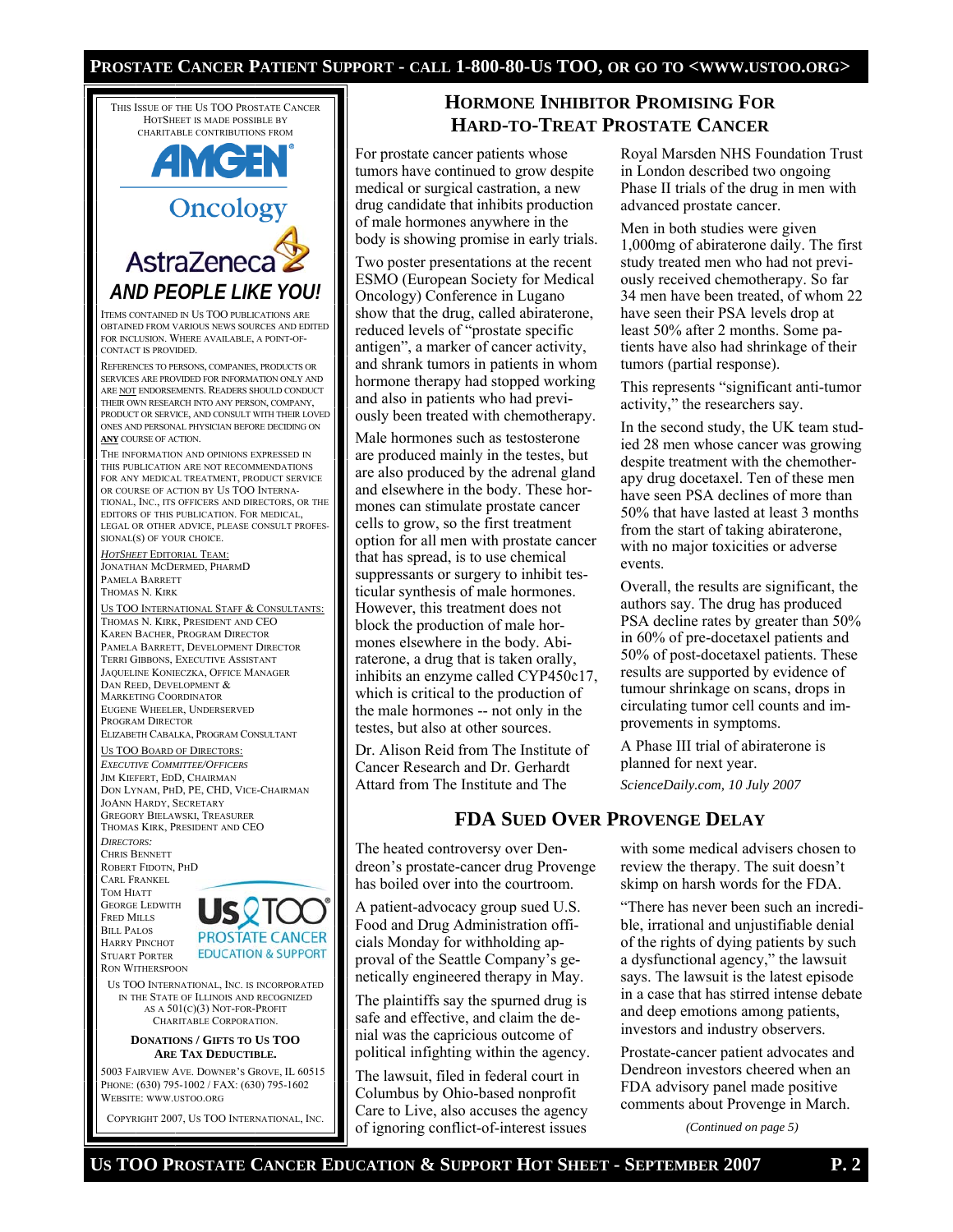# **BOTOX BEING USED TO TREAT PROSTATE PROBLEMS**

One of the things men talk about when they're with other men might surprise you. One man says, "I'd say when men reach their late 50's and early 60's, my experience is that a common topic of conversation in a men's only environment is prostate problems." Dr. David Ginsberg says, "That includes issues of urinary frequency, urgency and voiding several times at night."

Botox is usually used for getting rid of frown lines by relaxing facial muscles. However, when used to treat urinary symptoms, botox is injected through an ultrasound probe, right into the prostate. It sounds severe, but it may be safer than some medicines and may be easier than surgery. Plus, it take only 5 minutes to do, requires local anesthesia and can be done in the physician's office or at a surgical center.

Some studies show that a year after treatment, 90 percent of men reported that their symptoms had improved.

The procedure costs about \$2,000 and is sometimes covered by insurance.

*KTIV.com, 12 July 2007* 



### **Us TOO University Patient Education Symposium**

# **Chicago, IL Friday, November 2, 2007**

"Windy City Update: Vital information you need to know about prostate cancer"

#### **Registration**

In Advance: \$5 per person At the Door: \$10 per person and \$15 per couple

For more information, Visit <www.ustoo.org/university>

## **DOC MOYAD'S WHAT WORKS & WHAT IS WORTHLESS COLUMN ALSO KNOWN AS "NO BOGUS SCIENCE" COLUMN**

**"Just because I use and recommend a women's daily multivitamin does not make me less of a man—aka multiple problems with the multivitamin (is that a catchy title or what)!?"** 

Mark A. Moyad, MD, MPH University of Michigan Medical Center, Department of Urology

#### **Bottom Line: Multivitamins taken in large quantities with and without large quantities of other dietary supplements may potentially increase the risk of advanced and fatal prostate cancer.**

Here we go again, yet another study that suggests that less is more when it comes to a variety of dietary supplement dosages. I have always been concerned that the average multivitamin continues to provide larger and larger quantities of antioxidants. I found a best-selling multivitamin from 25 years ago recently and it only instructed the buyer to take 1 pill a day and it only had about 7 vitamins and minerals. Today, I am amazed at how some companies tell the buyer to take 3 or more pills a day as a multivitamin. Taking more than 1 multivitamin pill a day just never seemed to make sense to me because taking 1 pill a day has a little bit of research but taking more than 1 has no research.

Throughout medicine the less is more theory has held the test of time. For example, the following examples illustrate that LESS of a variety of things are healthy including:

- Alcohol intake
- Blood pressure
- Calories
- Cholesterol
- Glucose in the blood
- Hormone levels
- Smoking
- Weight…

Note that sex is not on this list, so MORE SEX must be better (at least, I tell my wife this)! Now, it is time to review the latest study that has the prostate cancer community concerned.

Men that were free of cancer that participated in the National Institutes of Health (NIH)-AARP Diet and Health Study were evaluated.<sup>1</sup> Basically, this study selected from the 3.5 million AARP, 50-71 years old men living in the US. Their average age was 62.

An increased risk of advanced and fatal prostate cancer was found for the men reporting an intake of MORE than 7 times a week for multivitamins. This concerning information was found to be even stronger for men that were heavy users of multivitamins and those who also had a family history of prostate cancer and/or who took additional individual higher-dose supplements including β-carotene, selenium, vitamin E and zinc.

Men that took individual selenium supplements and more than 7 multivitamin pills a week had an almost (p=0.054) significant 5.8 times higher risk of fatal prostate cancer. Men with a heavy use of multivitamins and also taking individual vitamin E or folic acid or other supplements (β-carotene and zinc) had 1.6 to as much as 4.4 times the risk of fatal prostate cancer! The highest risk of fatal prostate cancer was found for the high-dose supplement takers and men with a family history of prostate cancer (16.4 times the risk of fatal prostate cancer).

There was no increased or decreased risk for men that never took multivitamins or took 1-6 multivitamins per week. This is good news. However, perhaps the best news from this study (that did not receive much attention) was for men taking 1 multivitamin pill A DAY, which represented the largest numbers of men followed for fatal prostate cancer in the study. Men had a 10 to 20% educed risk of fatal prostate cancer in this group, which was the only group to demonstrate a lower non-significant risk of dying from prostate cancer in this study.

So, why do I take and recommend a CHEAP women's one pill a day lowdose multivitamin to men in general, because it has more calcium, vitamin D, moderate or low doses of the other vitamins and minerals and it also has some iron, which has been removed from many of the men's products. *(Continued on page 8)*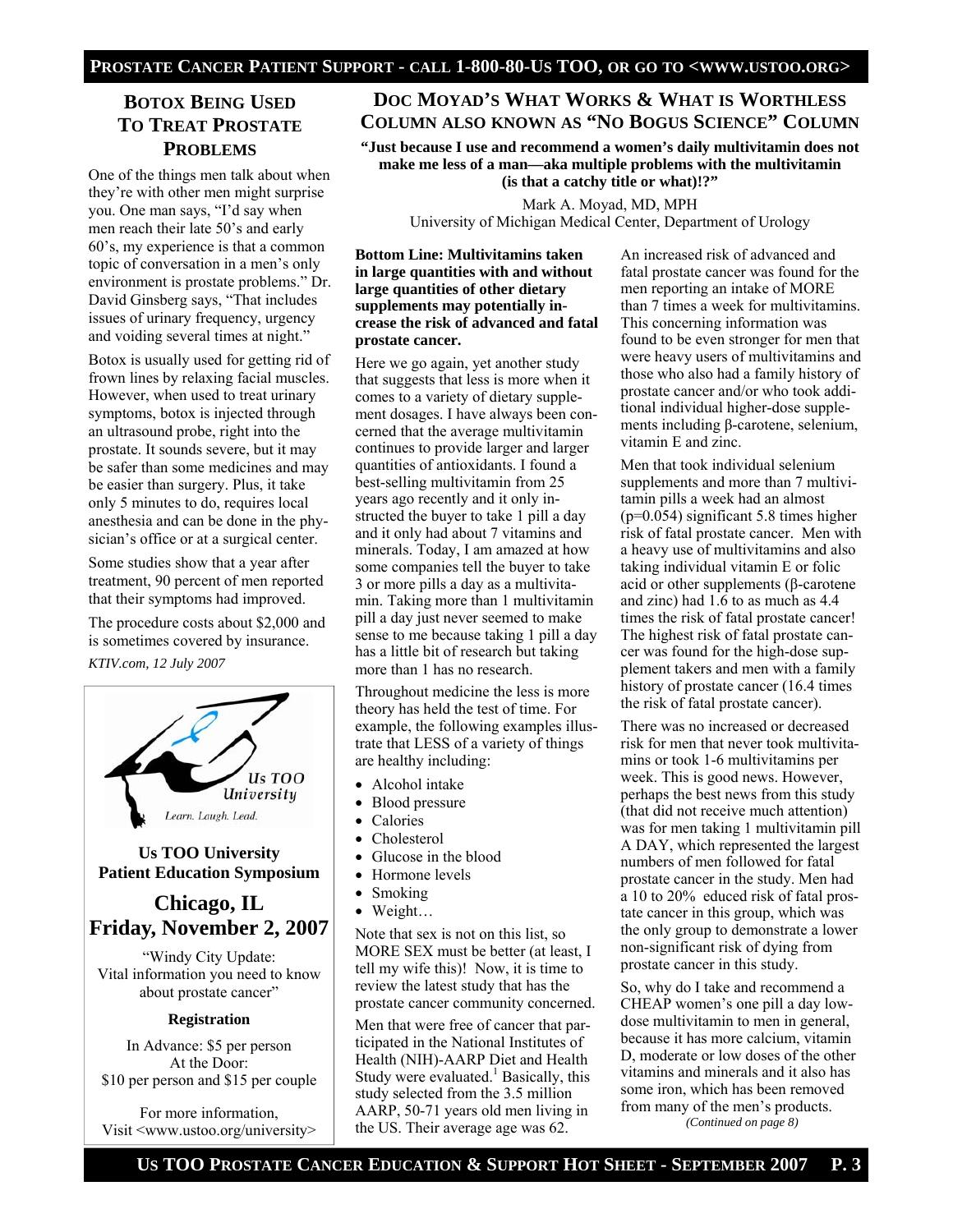## **FRIDAY THE 13TH LUCKY FOR PROSTATE POINTERS**

After being down for 3 months, as of July 13, 2007, the Prostate Pointers online discussion lists are back! Prostate Pointers, one of the most active and popular prostate communities available online, features 14 focused and moderated mailing lists, an event calendar and links to thousands of physician and lay contributed web pages.

Back in April, there was a catastrophic power surge caused by electrical storms at the Internet Service Provider (ISP) that hosted Prostate Pointers, sufficient to knock out the uninterruptible power sources (UPSs) that protect the computers. The Prostate Pointers server was a casualty. The computer needed to be replaced, the files and archives needed to be extracted, a new server had to be built, a new ISP had to be identified, and a new system administrator had to be found.

Coinciding with the loss of the server, Gary Huckabay, who founded Prostate Pointers back in 1995 and had been its system administrator in recent years, decided to retire completely from daily responsibilities at Prostate Pointers. Gary had been a mathematics/computer science professor at Cameron University, and made an enormous contribution to the online prostate cancer community, and the empowerment of patients and their families.

Many heartfelt thanks go to the staff at the Us TOO home office, Brian Davis of BMD PC Services – whose hard work got the server and all it's software running, and Nancy Peress, the list manager and moderator, for sending out emails and posting updates on the Us TOO website to keep all the subscribers informed of all the work going on and progress being made. Happily, between the time when the lists went offline and then restored, not only did we not lose subscribers to the online groups, the number of subscribers actually increased, and now number more than 9,000.

Once the lists were back up, the community rejoiced with many postings. A few are listed here:

 "Due to the health problems of the men in my family, I have been an avid reader of the "Seedpods" mail. I would consider myself only an observer/listener, and the amount of knowledge and hope gained from

the site was immense... But then, there was silence! And the void it created in my life is difficult to explain. Then, finally this week, everything went back to normal again, and I want to say "thank you" from the bottom of my heart. I feel "things will be right again!"

"To all of you I send my unending gratitude for your guidance, for sharing the most vulnerable corners of your lives, for the light you shine, and for the hand you are always willing to extend. This disease makes life rough going, and all of you make the load a lot easier to shoulder."

- "It is wonderful to be back in contact with this group. I have missed the encouragement and help that is available here."
- "Congrats to all who worked so hard on the rebuild. Although I am a non active member, I do follow it and it still helps."
- "Thanks to all for their hard work in getting this list back up....It has been greatly missed! Since the list went down 3 friends have been diagnosed with PCA. I promised each of them that as soon as the list got back up I would forward to them because I KNOW it will provide them with much needed answers and support. It helped us go thru the diagnosis and treatment with a lot more confidence. Tears are now coming to my eyes as I write this. It feels so much like going home after you've been away for a long time...God Bless everyone of us!"

Quite a number of subscribers sent donations to Us TOO to help restore Prostate Pointers. These are much appreciated! If anyone wants to fund this effort, they may still do so online at <www.ustoo.org/makeadonation.asp>, call 800-808-7866, or send a check to Prostate Pointers c/o Us TOO International, 5003 Fairview Ave., Dowers Grove, IL 60515.

Certain pages of the Prostate Pointers websites may still not be working as getting the lists back online was the top priority. As soon as possible, the other links will be restored. Thank you for your patience, and for your continued participation and support of these important online communities.

**SATRAPLATIN**

*(Continued from page 1)* 

design included two co–primary end points, OS and PFS. PFS in this study was a composite end point of radiological progression, symptomatic progression, skeletal events, or death.

The satraplatin-plus-prednisone group showed a significant 42% improvement in the composite PFS end point, with a median PFS of 16 weeks compared with 6 weeks with prednisone alone (hazard ratio [HR],  $0.58$ ; P = 0.023). The drug also had a significant effect on secondary end points, Dr. Sternberg reported. It increased the time to pain progression, the pain response rate, the tumor response rate, and the PSA response rate compared with the control group.

The most common adverse effect was myelosuppression, with grade 3/4 neutropenia seen in 21.1% of patients in the satraplatin-plus-prednisone cohort compared with 0.6% with prednisone alone ( $P < 0.001$ ), Dr. Sternberg reported. Gastrointestinal (GI) disorders were the most frequent nonhematological adverse events. Eight percent of patients in the satraplatin group experienced grade 3 or 4 GI toxicities, including nausea (1.3%), vomiting  $(1.6\%)$ , diarrhea  $(2.1\%)$ , and constipation  $(2.1\%)$ . In addition, 5% or fewer of patients in the satraplatin group experienced grade 3 or 4 fatigue (1.7%), grade 3 or 4 infections (4.0%), or pulmonary grade 3 or 4 toxicities  $(3.0\%)$ .

An oncologist present at the ODAC meeting told Medscape that there was some concern among the committee members about the composite PFS end point created by the sponsor. The committee was also not satisfied with the strength of the evidence presented.

GPC-Biotech, developer of satraplatin, said that it was "extremely disappointed with the decision." Data on OS should be available in about 6 months, the company said, adding that it has sufficient funds to get to this end point. The final analysis for OS will be made after the pre-specified number of 700 deaths is recorded.

*Abstract number 5019, presented on June 4, 2007 at the 43rd Annual ASCO Meeting, held in Chicago, IL* 

*Medscape Medical News, 5 July 2007*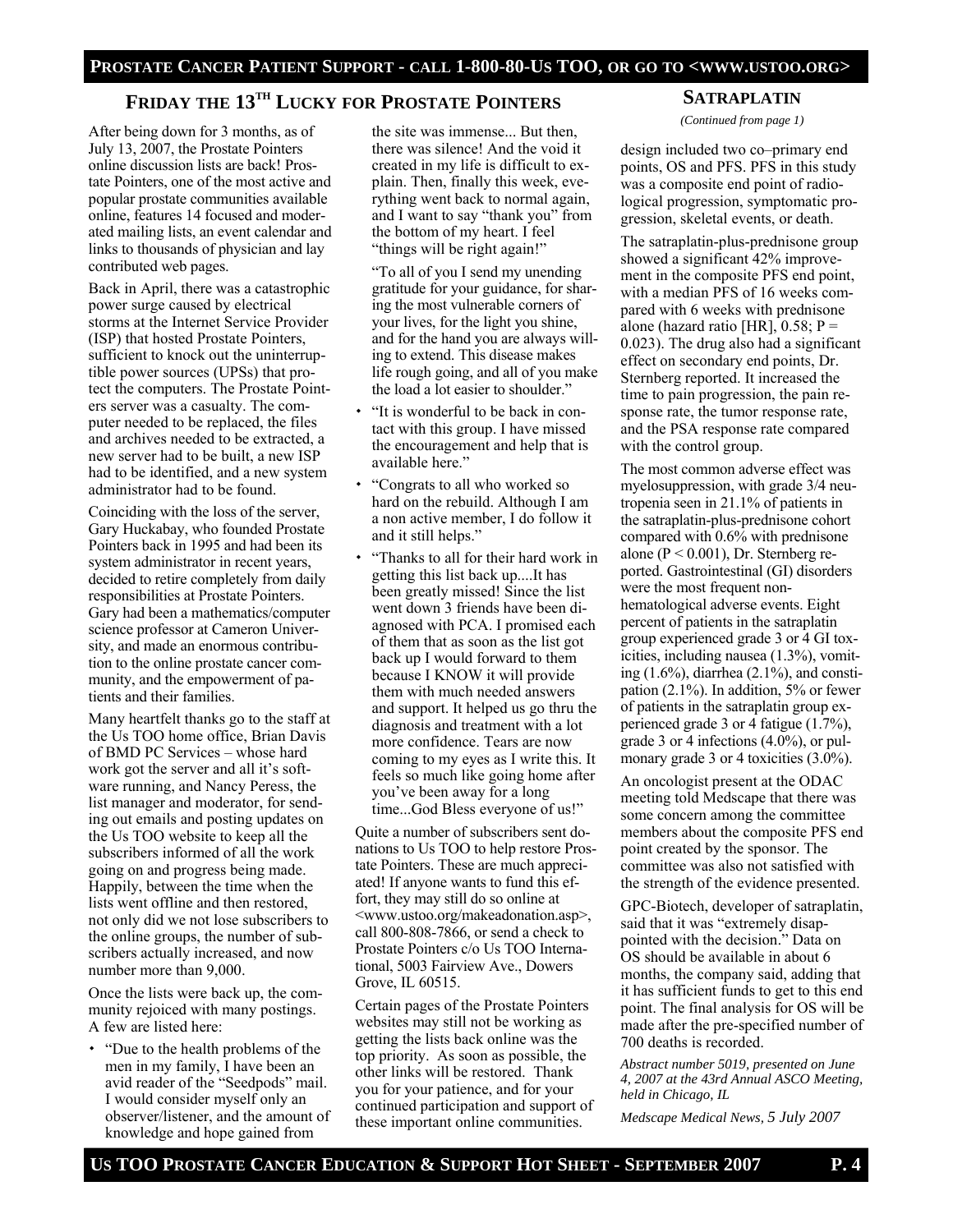## **VIAGRA'S NEW FRONTIER: POST-CANCER TREATMENT**

After prostate cancer surgery last March, 56-year-old Jeff Geller just wanted to get his life back to normal. And new research strongly suggests that a daily regimen of sex-enhancing drugs started immediately after surgery can help patients avoid the impotence that vexes so many men after their cancerous prostates are removed..

The problem is that , many doctors recommend men take a Viagra, Cialis or Levitra either every day or every other day for 6 months to a year after surgery to give their patients the best chance of restoring their sex lives. Even scrimping and relying on samples from his doctor, Geller says, he's needed to cut his pills in half and take them every other day to avoid huge expenses.

The insurance industry argues that the science behind sex drug treatment does not yet support their cost. Sexenhancing drugs such as Viagra, cost about \$10 a pill. Using a daily dose for one year, multiplied by about 70,000 US men having radical prostatectomies each year, costs quickly add up.

Scientists are quick to acknowledge that the value of these drugs has only been shown convincingly in mice. But doctors prescribing these drugs for years based on promising laboratory experiments and anecdotal reports say they are convinced that they work.

It was long believed that impotence resulted when the nerves on either side of the prostate that are responsible for erections were damaged during cancer surgery. However, despite nerve regeneration, many men complained that their sex organs did not. Scientists at the University of Virginia think they may have discovered why. They removed the erection-producing nerves in two sets of mice. After the surgery, one group of mice was given sexstimulating drugs. The other got salt water. The group that got only salt water experienced tremendous cell death in the penis. The mice on Viagra or one of its equivalents did not.

The results led researchers to believe that the fight against impotence after prostate cancer surgery must include care of the penis itself, as well as the nerves near the prostate. When the nerve impulses are interrupted, even

temporarily, cell death in the penis begins so quickly that sexual function can be impaired during the weeks or months it can take for damaged nerves to heal. The drugs seem to take the place of the nerves, providing messages to the cells in the penis that they should continue producing the nitric oxide needed to keep them alive. Without those impulses, the cells die and useless scar tissue results.

Dr. William Steers, chairman of the department of urology at the University of Virginia and the lead investigator on the mouse study was a pioneer in the earliest studies on Viagra. He said that he is sure that fewer men now become permanently impotent after prostate cancer surgery. However, he said he is not certain if sex drugs are the saviors or if men are just doing better after surgery, because more are being treated at an earlier age, or because surgical techniques have improved.

Steers stated that more study is also needed to ensure that sex drugs are not dangerous for cancer survivors.

*<www.courant.com>, 22 July 2007* 



Military and Federal Employees planning to donate to Us TOO in the Combined Federal Campaign held annually Sept 15 - Dec 31, please be aware that OPM has changed their numbering system. Us TOO had a 4-digit code of 2865 in the old system. Us TOO's new 5-digit code is 11614. Please use this new number on your donation forms. Thank you!

> NEW Us TOO CFC CODE# 11614

### **LAWSUIT OVER PROVENGE**

*(Continued from page 2)* 

But two months later, the agency decided to request more data, likely delaying the drug's launch for years. Stock had rocketed to \$23.58 from around \$5 after the panel recommendation, but sank back to single-digits.

The suit alleges Dr. Richard Pazdur, head of FDA's Office of Oncology Drug Products, sabotaged Dendreon's application in order to stake his turf as czar of all cancer-therapy approvals. The application was under review by a rival unit within the agency.

According to the suit, Pazdur placed two advisers with conflicts of interest on the review panel overseeing the drug. One of them, Dr. Howard Scher, is lead investigator in a competing cancer drug made by Novacea and is a defendant in the lawsuit.

After the majority of the FDA advisory panel gave a positive review of Provenge in March, the suit claims, Scher and other advisers embarked on a campaign to undermine the drug, writing negative letters that were later leaked to the media.

The suit claims the FDA commissioner, Andrew von Eschenbach, concerned about funding from Congress, gave in to Pazdur's demands to withhold a green light for Provenge. The lawsuit called the success of Pazdur's pressure a "coup d'état" within the FDA.

An FDA spokeswoman said she could not comment on pending litigation. A spokeswoman for Memorial Sloan-Kettering Cancer Center in New York, where Scher works, said he had no comment.

Conspiracy theories aren't necessarily the only explanation for disagreements over approving a new therapy.

Dr. Donald Kennedy, a former FDA commissioner who is editor-in-chief of the respected peer-review journal *Science*, said that often within the agency there are "perfectly competent people who wanted a drug to be approved and equally competent people" who don't.

"You're going to have differences of opinions of that kind in a science agency all the time," he said. *Seattle Times, 31 July 2007*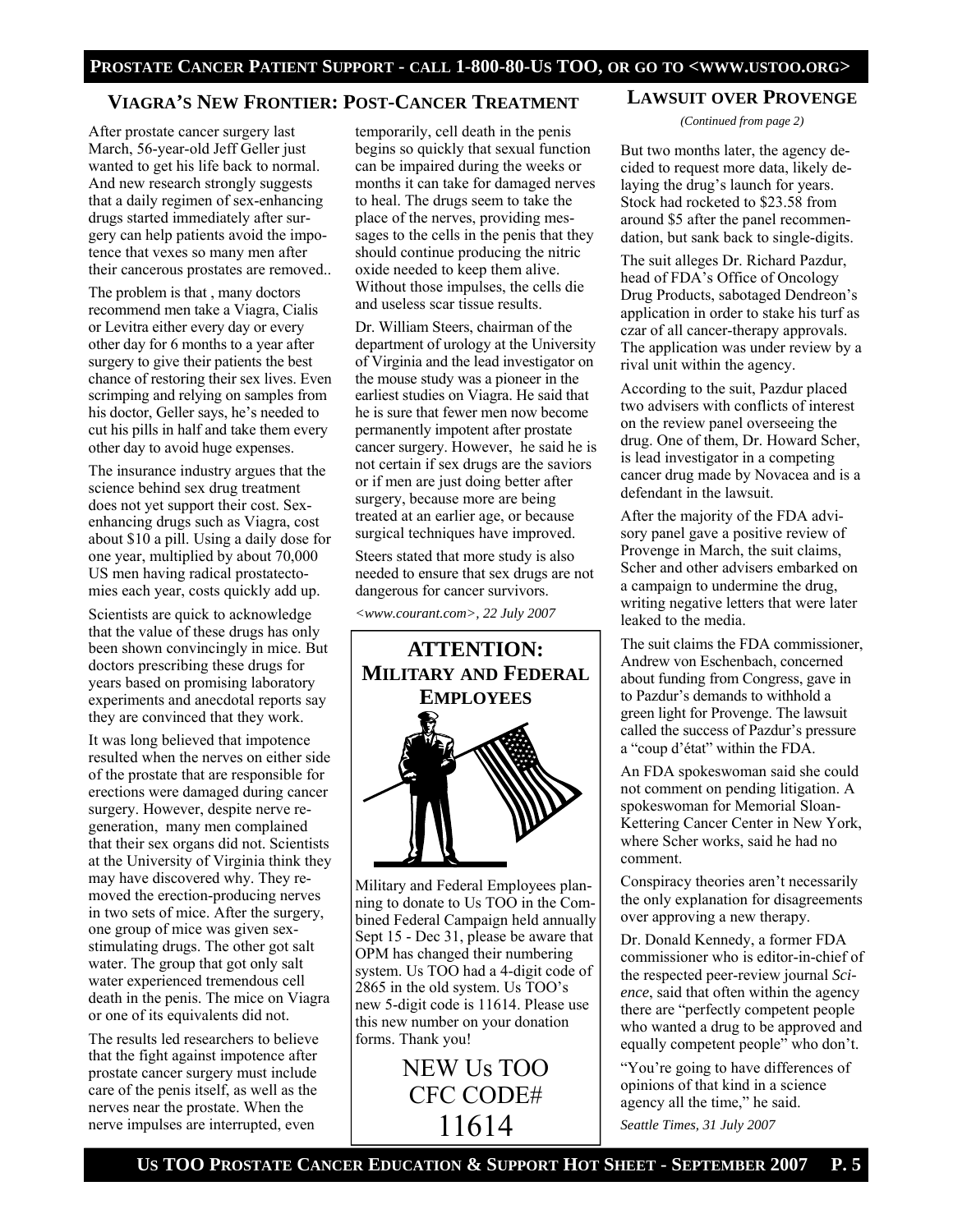### **PROSTATE CANCER PATIENT SUPPORT - CALL 1-800-80-US TOO, OR GO TO <WWW.USTOO.ORG>**

# **3RD ANNUAL GREATER CHICAGO PROSTATE CANCER RUN WALK 'N ROLL**

CHICAGO We are your fathers. We are your brothers. - POLI PROSTATE CANCER We are your uncles. We are your partners. We are your colleagues. We are your neighbors. We are your friends. We come in all shapes and sizes. We come from all different places. We all have different goals and dreams We all have one thing in common... We are one in every six men and We have prostate cancer. know that you can help us in the race against this disease. know that being on a team is better than running the race alone. know that you can make a difference for one man, for every man. join a team today and join the race

**Join us on Sunday, Sept. 16, 2007!**  Not in Chicago? Set up a VIRTUAL TEAM! Learn how at **www.ChicagoProstateWalk.org**  or contact Dan Reed at dan@ustoo.org, 630-795-1002

#### **NO RIGHTS TO UNAPPROVED MEDICINES** *(Continued from page 1)*

which had overturned a 2004 district court decision to throw out the case. "The FDA's policy of limiting access to investigational drugs is rationally related to the legitimate state interest of protecting patients, including the terminally ill, from potentially unsafe drugs with unknown therapeutic effects," Judge Thomas Griffith wrote in Tuesday's majority opinion.

The Abigail Alliance and the Washington Legal Foundation said they planned to appeal the latest ruling to the Supreme Court. "We are saddened by the decision and so are the patients we represent," said Frank Burroughs, the group's president. Every drug the group has sought early access to over the past six years was eventually approved by the FDA, Burroughs said.

While some patients can take experimental drugs as part of a clinical trial or other programs, many patients are excluded. The FDA proposed new

rules in December 2006 that officials said would help more seriously ill patients gain access. An FDA spokeswoman had no immediate comment on the court ruling.

In a dissenting opinion, Judge Judith Rogers wrote: "there is no logic to be found ... in the conclusion that the right to save one's life is unprotected" by the Constitution.



# **OVERVIEW ON PROSTATE CANCER LEGISLATION AND SEPTEMBER CONFERENCES**

Us TOO Advocacy Committee Chairman and Board Vice-Chairman Don Lynam along with Us TOO advocacy volunteer Fred Gersh have requested an update from Washington, DC on prostate cancer legislative highlights. We also thought it would be helpful to also mention key conferences which will be taking place during September which will highlight and discuss some of these legislative initiatives.

The National Alliance of State Prostate Cancer Coalitions (NASPCC), which will be holding its third annual meeting in Washington, DC soon, has been bringing to our attention the Manton bill HR2131 and S1275 which calls for the Social Security Act "to provide a screening and treatment program for prostate cancer in the same manner as is provided for breast and cervical cancer."

In addition S1734, the Prostate Research, Imaging and Men's Education (PRIME) Act is moving forward. The Us TOO Advocacy plan developed in June 2006 speaks to moving forward improvements in imaging for prostate cancer in diagnosis and treatment. Us TOO representatives including Board Chairman Jim Kiefert will be faculty at the September 16-18, 2007 Fourth Annual AdMeTech Foundation conference: "Ending the Era of Blind Cancer Care & Creating a Future of Image-Guided, Minimally Invasive Diagnosis & Treatment" where issues on this legislation and other imaging issues will be presented. For information on the conference go to <http:// www.admetech.org/new\_site/>.

In addition there has been much interest in the Us TOO network on HR1903, the act to "amend the Social Security Act to require that group and individual health plan insurance coverage and group health plans provide coverage for reconstructive prosthetic urology surgery if they provide coverage for prostate cancer treatment."

Many of you may have noticed HRes.

*(Continued on page 8)*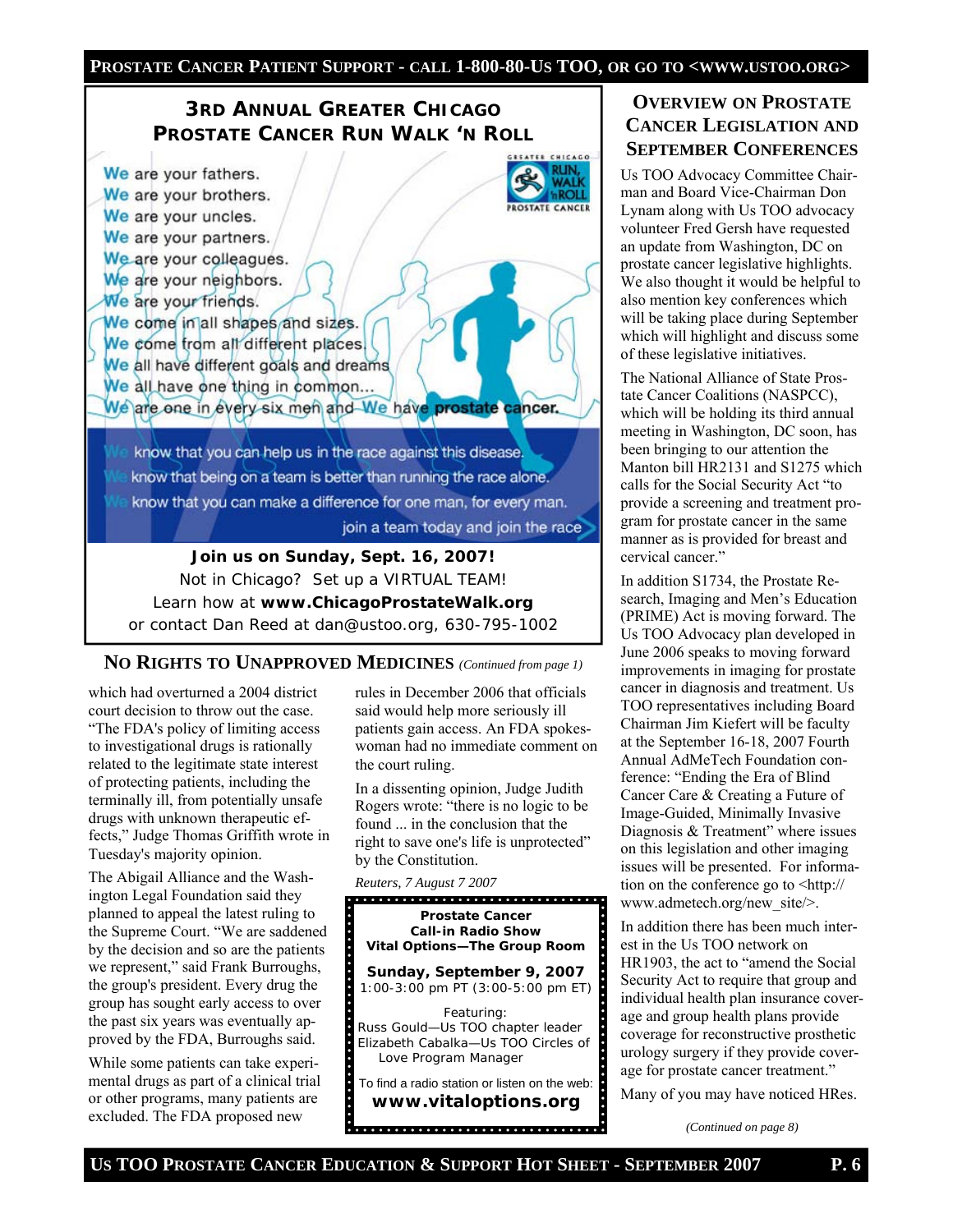#### **PROSTATE CANCER PATIENT SUPPORT - CALL 1-800-80-US TOO, OR GO TO <WWW.USTOO.ORG>**

## **SNEAKERS@WORK DAY: FIRST NATIONAL PCA WORKPLACE AWARENESS PROGRAM MAKES AN IMPACT**

On June 15, the Friday before Father's Day, 363 companies, organizations and groups who signed up through Us TOO commemorated the first annual day for national prostate cancer awareness and action, Sneakers @Work Day!



*GPC Biotech, Princeton, NJ* 

The "sneakers" event consisted of lacing up sneakers and wearing them to work. Companies and groups that signed up to participate received a kit of awareness posters and handouts to promote the event to employees, and each employee who donated as little as \$5 received a pair of blue laces to wear with their sneakers on the event day.

In addition to wearing sneakers, hanging posters and wearing blue shoelaces (very creatively in some cases!), some



*Tech-Syn Corporation, Bloomingdale, IL*

organizations held a reception, luncheon with a speaker, or staged walks outside their offices over lunch.

The largest organization had over 2,900 employees participating at multiple sites. The smallest companies, (fewer than 20 employees), made up 138 of the total number participating. Forty US states (including the Virgin Islands) were represented and 37 Us TOO support group chapters (including one from Australia!).

Types of participating organizations

**CORPORATE SPONSORS**: American Institute for Diseases of the Prostate, Augusta Medical Systems, Bard Urological, Dendreon Corp., Foundation for Cancer Research & Education, and Rivanna Health Publications.

One hundred percent of collected funds go directly to Us TOO International and American Prostate Cancer Initiative (APCI), both 501-c-3 nonprofit organizations, to support prostate cancer awareness, patient education, advocacy and research programs that might otherwise go unfunded.



*Us TOO Chairman Jim Kiefert (center back, light shirt) at the American Cancer Society Great West Division offices in Tacoma, WA, with regional vice president, Larry Andrus (right)* 

included local hospitals and cancer centers, physician practices, dental offices, exercise centers, construction and painting companies, manufacturing companies, churches, schools, pharmaceutical companies, insurance companies, attorneys, accountants and consulting offices, fire departments, barber shops, men's clubs, television station, professional baseball team, banks, governmental offices and agencies, and individuals and families honoring patients and survivors.

A sampling of just some of the companies or groups included: Wal-Mart, LifeSource, General Motors, AFLAC, UAW, Costco, and the Wichita Wranglers – a Double A Minor League team for the Kansas City Royals!!

Special thanks to our **NATIONAL** 

Thanks to all who participated in this national event!

#### **If you participated but haven't sent in your proceeds or any leftover laces yet, please do so ASAP!**

*See more photos at <www.ustoo.org/ sneakers@work>.* 



*Schneider Regional Medical Center Charlotte Kimelman Cancer Center, Virgin Is.*